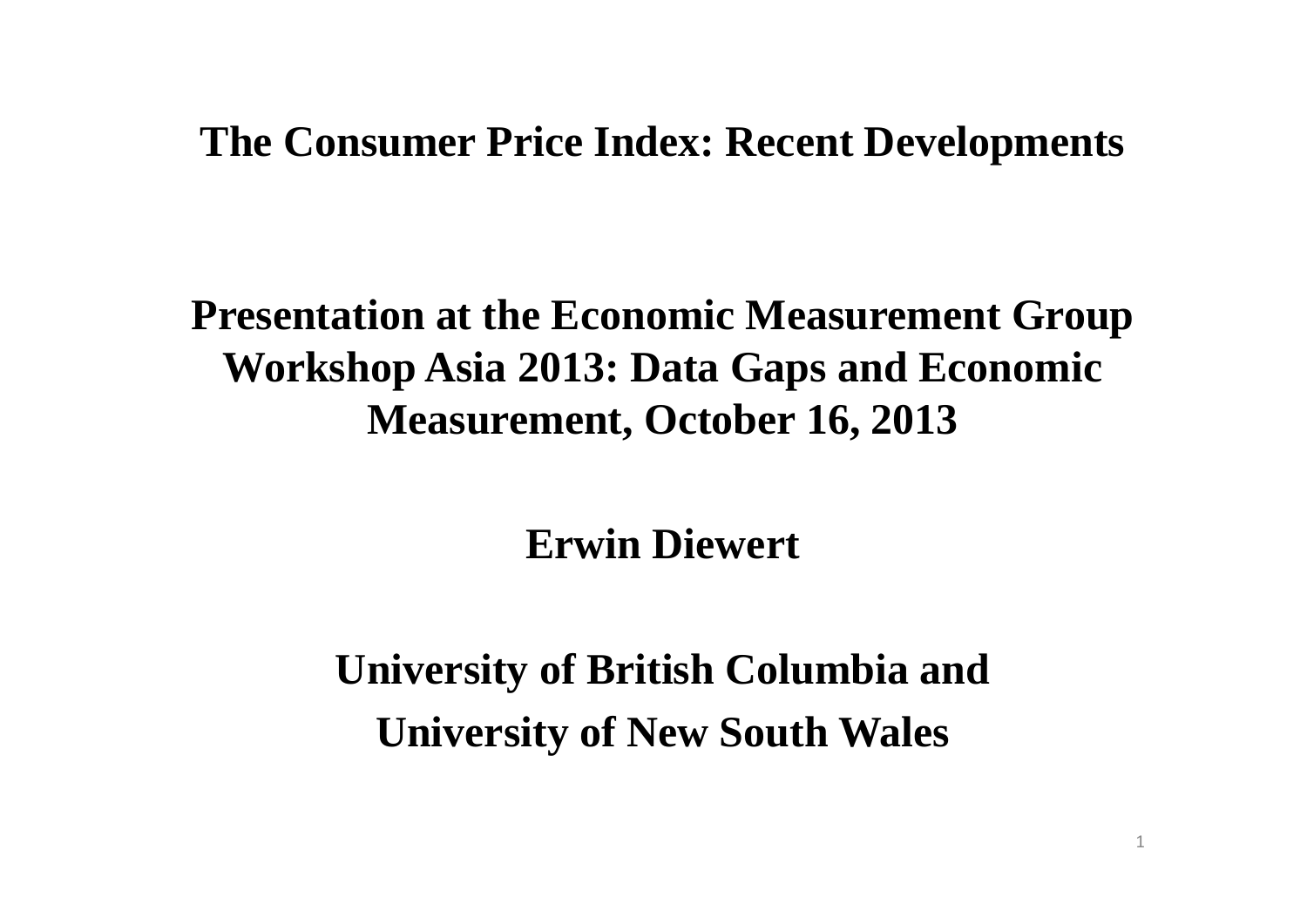# **Introduction**

- **The 2004 International Labour Office** *Consumer Price Index Manual: Theory and Practice* **summarized the state of the art for constructing Consumer Price Indexes (CPIs).**
- **In the intervening decade, there have been some significant new developments which are reviewed in this paper.**
- **The** *CPI Manual* **recommended the use of chained superlative indexes for a month to month CPI. However, subsequent experience with the use of monthly scanner data has shown that a significant chain drift problem can occur.**
- **We will discuss two recently developed methods that can deal with the chain drift problem:**
	- **(1) Rolling Year GEKS and**
	- **(2) The Weighted Time Product Dummy Method**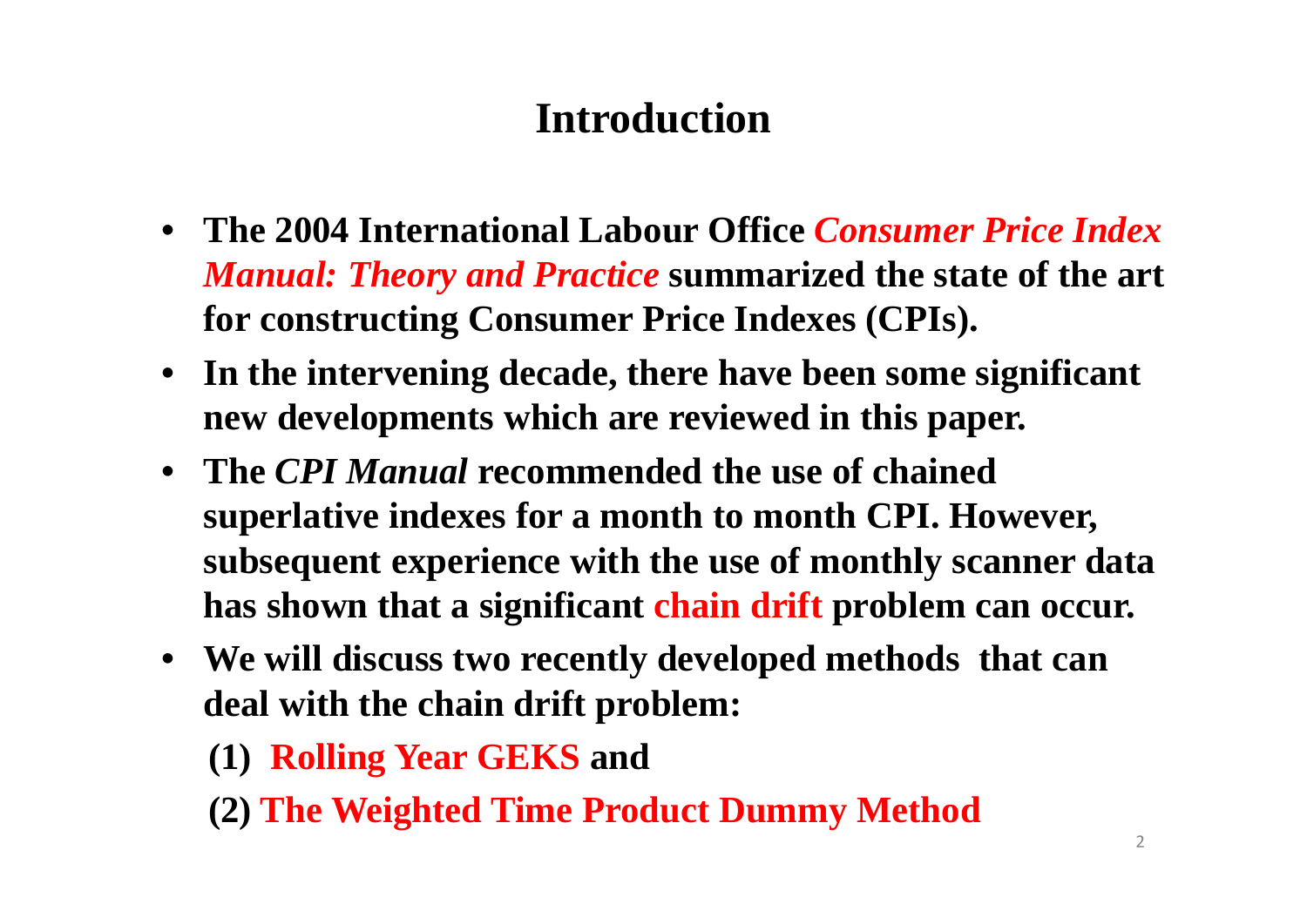# **Alternative Approaches to the Target Index**

**The following 4 approaches were explained in the** *ILO Manual***:**

- •**Fixed basket and averages of fixed basket approaches;**
- •**The test or axiomatic approach;**
- **The stochastic approach and**
- **The economic approach.**

**These four approaches are explained in the paper. Basically, these four approaches lead to the Fisher Ideal Index or the Törnqvist-Theil indexes as suitable target indexes. Furthermore, the** *Manual* **endorsed chained versions of these indexes as target indexes.**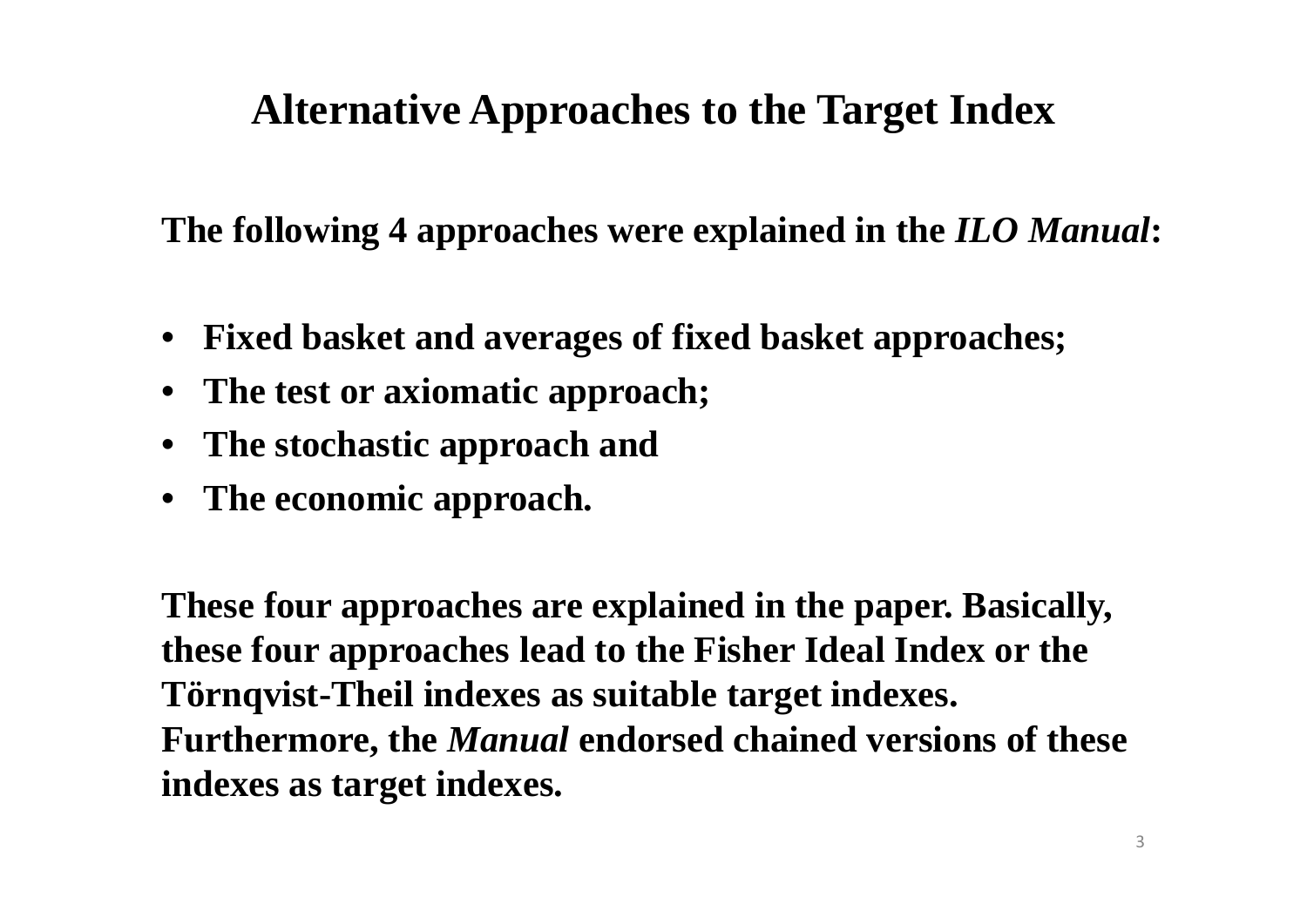#### **The Chain Drift Problem and Possible Solutions**

*Fixed base* **(or direct)** *indexes* **for 3 periods can be constructed as follows (P(p 0,p 1,q 0,q 1) is your favorite index formula):**

• **P**  $\mathbf{P} = 1$ ;  $\mathbf{P}^1 \equiv \mathbf{P}(\mathbf{p}^0, \mathbf{p}^1, \mathbf{q}^0, \mathbf{q}^1)$ ;  $\mathbf{P}^2 \equiv \mathbf{P}(\mathbf{p}^0, \mathbf{p}^2, \mathbf{q}^0, \mathbf{q}^2)$ .

Thus the prices in period 2,  $p^2$ , are compared *directly* with the **prices in period 0, p 0.**

The price levels, P<sup>0</sup>, P<sup>1</sup> and P<sup>2</sup>, using *chained indexes* can be **constructed as follows:**

• **P**  $\mathbf{P} = 1; \mathbf{P}^1 \equiv \mathbf{P}(\mathbf{p}^0, \mathbf{p}^1, \mathbf{q}^0, \mathbf{q}^1); \mathbf{P}^2 \equiv \mathbf{P}(\mathbf{p}^0, \mathbf{p}^1, \mathbf{q}^0, \mathbf{q}^1) \mathbf{P}(\mathbf{p}^1, \mathbf{p}^2, \mathbf{q}^1, \mathbf{q}^2).$ **Fixed base and chained indexes will coincide if the index**  formula satisfies the circularity test. But  $\mathbf{P_{F}}$  and  $\mathbf{P_{T}}$  do not!

4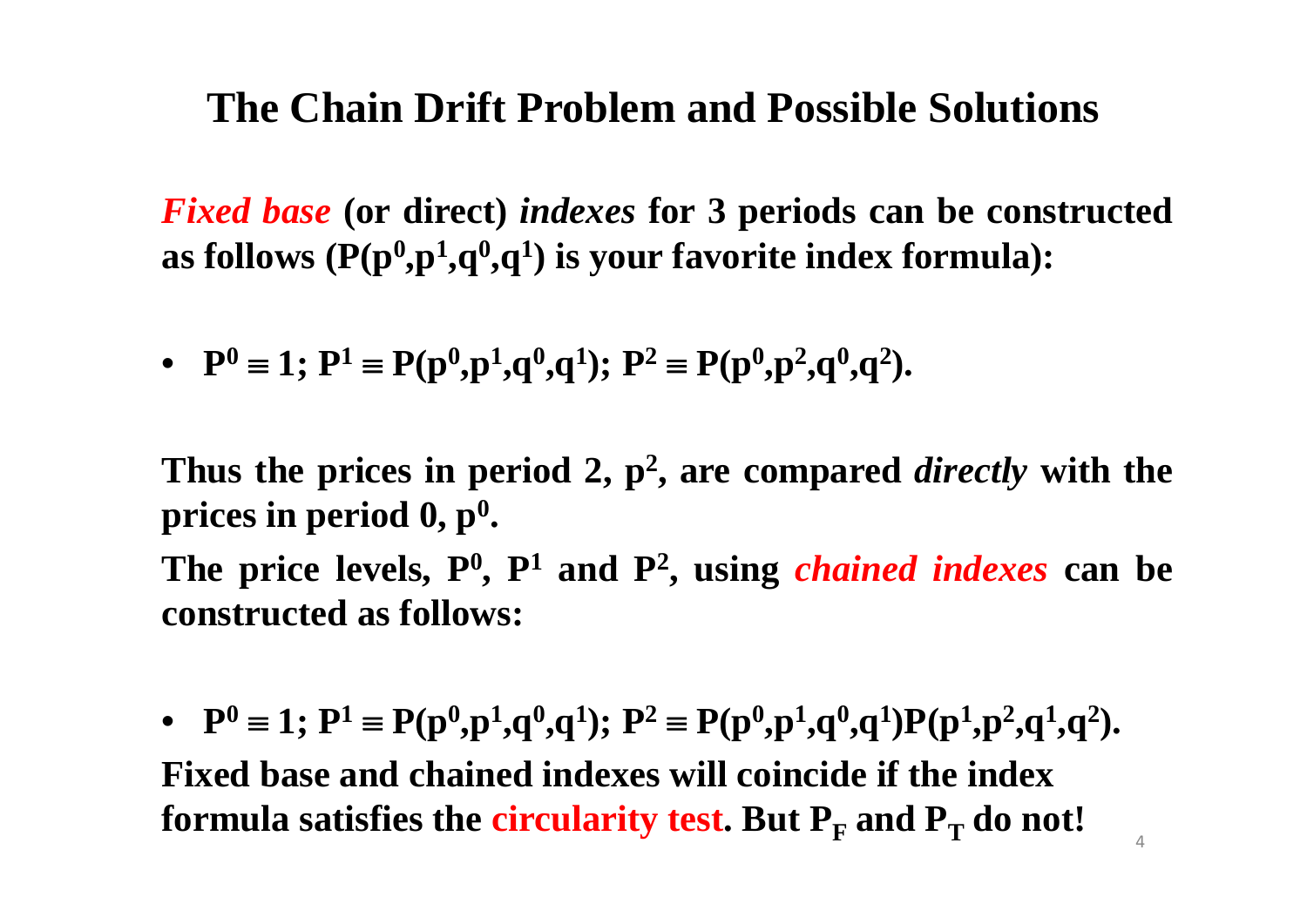**The Chain Drift Problem and Possible Solutions** (cont)

• *Chain drift* **occurs when an index does not return to unity when prices in the current period return to their levels in a distant base period; i.e., we want the index to satisfy Walsh's Multiperiod Identity Test:**

(27)  $P(p^0, p^1, q^0, q^1)P(p^1, p^2, q^1, q^2)P(p^2, p^0, q^2, q^0) = 1.$ 

- **The** *Manual* **did not take into account how severe the chain drift problem could be in practice.**
- **The problem is mostly caused by periodic** *sales* **of products. An example will illustrate the problem.**
- **Suppose that we are given the following price and quantity data for 2 commodities for 4 periods (see next slide):**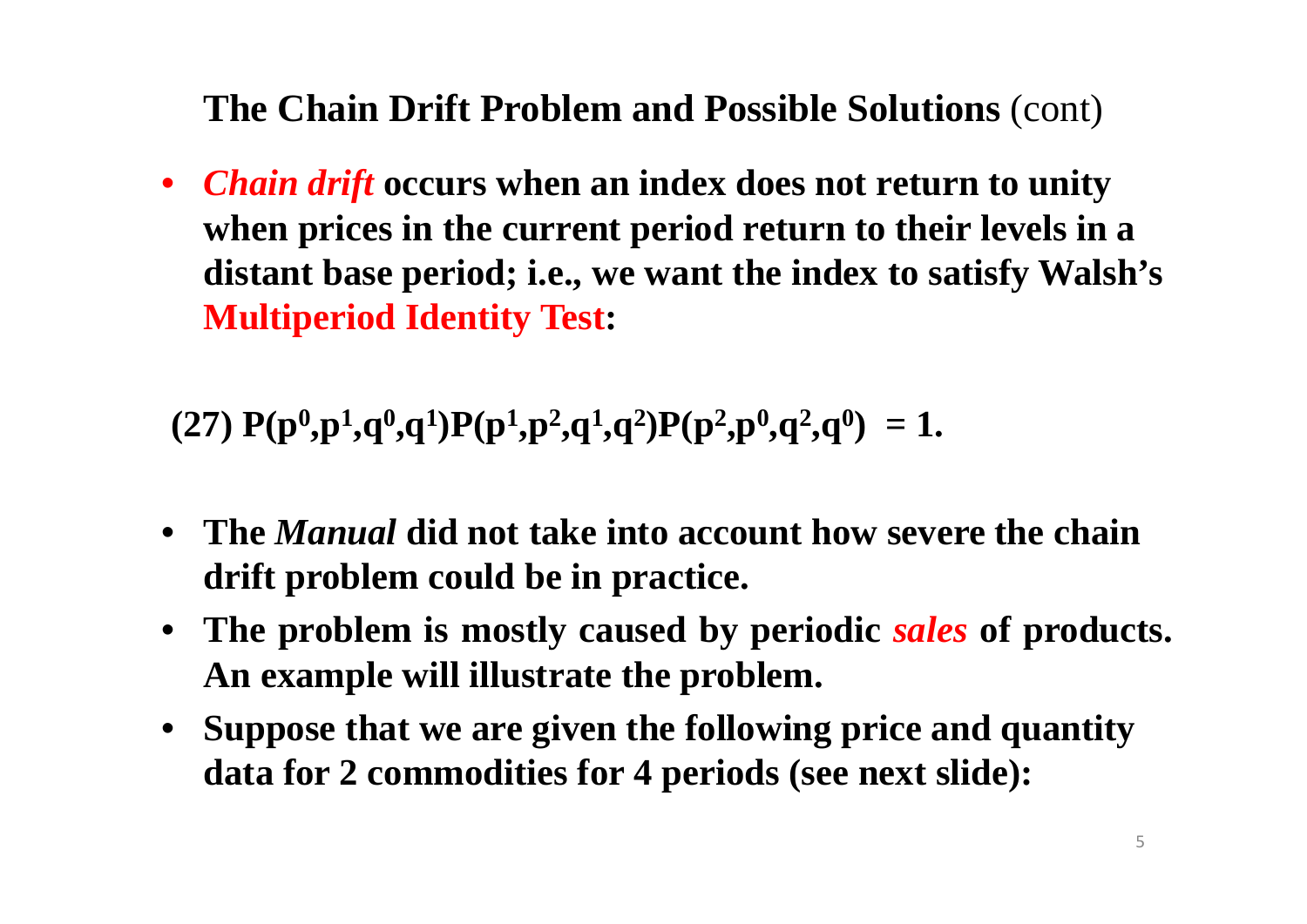#### **The Chain Drift Problem: An Example**

| <b>Period t</b> | $\mathbf{p_1}^t$ | $\mathbf{p_2}^t$ | $q_1$ <sup>t</sup> | $q_2$ <sup>t</sup> |
|-----------------|------------------|------------------|--------------------|--------------------|
|                 | 1.0              | 1.0              | 10                 | <b>100</b>         |
| $\overline{2}$  | 0.5              | <b>1.0</b>       | 5000               | <b>100</b>         |
| 3               | 1.0              | 1.0              |                    | <b>100</b>         |
| 4               | 1.0              | 1.0              | 10                 | <b>100</b>         |

- Item 2 sells 100 units at a constant price of 1 every period.
- Item 1 sells 10 units in period 1 at the "normal" price of 1
- But in period 2, item 1 goes on sale at half price and the **sales volume shoots up to 5000 units sold.**
- In period 3, item 1 is back to its normal price of 1 but customers have stocked up on the item in period 2 so sales **are down to 1 unit in period 3.**
- In period 4, the effects of the sale have worn off and item 1 **is back to the price and quantity sold of period 1.**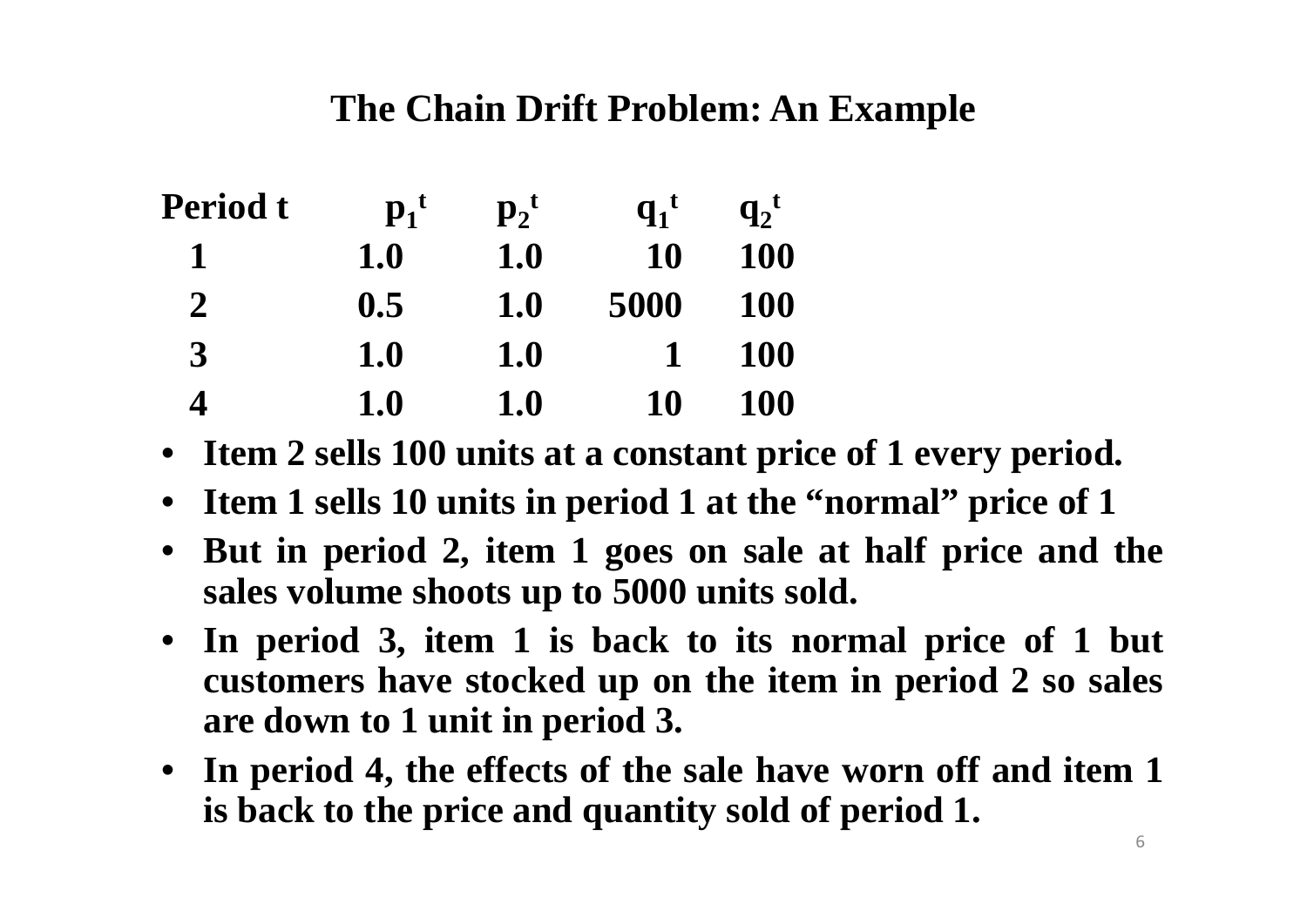**The Chain Drift Problem: An Example** (cont)

**Table 2: Fixed Base and Chained Fisher, Törnqvist-Theil, Laspeyres and Paasche Indexes**

|                       | <b>Period P<sub>F(FB)</sub></b> $P_{L(FB)}$ $P_{P(FB)}$ $P_{F(CH)}$ $P_{T(CH)}$ $P_{L(CH)}$ $P_{P(CH)}$ |  |  |  |
|-----------------------|---------------------------------------------------------------------------------------------------------|--|--|--|
|                       | 1 1.000 1.000 1.000 1.000 1.000 1.000 1.000                                                             |  |  |  |
| $\overline{2}$        | 0.698 0.955 0.510 0.698 0.694 0.955 0.510                                                               |  |  |  |
| $\mathbf{3}$          | 1.000 1.000 1.000 0.979 0.972 1.872 0.512                                                               |  |  |  |
| $\boldsymbol{\Delta}$ | 1.000 1.000 1.000 0.979 0.972 1.872 0.512                                                               |  |  |  |

- **The fixed base indexes all end up where they started in period 4 so there is no chain drift problem with them.**
- **But the chained Laspeyres ends up at 1.872 (way too high) and the chained Paasche ends up at 0.512 (way too low).**
- **But the chained Fisher and Törnqvist-Theil indexes end up 2-3% too low in period 4. This is <sup>a</sup> significant bias.**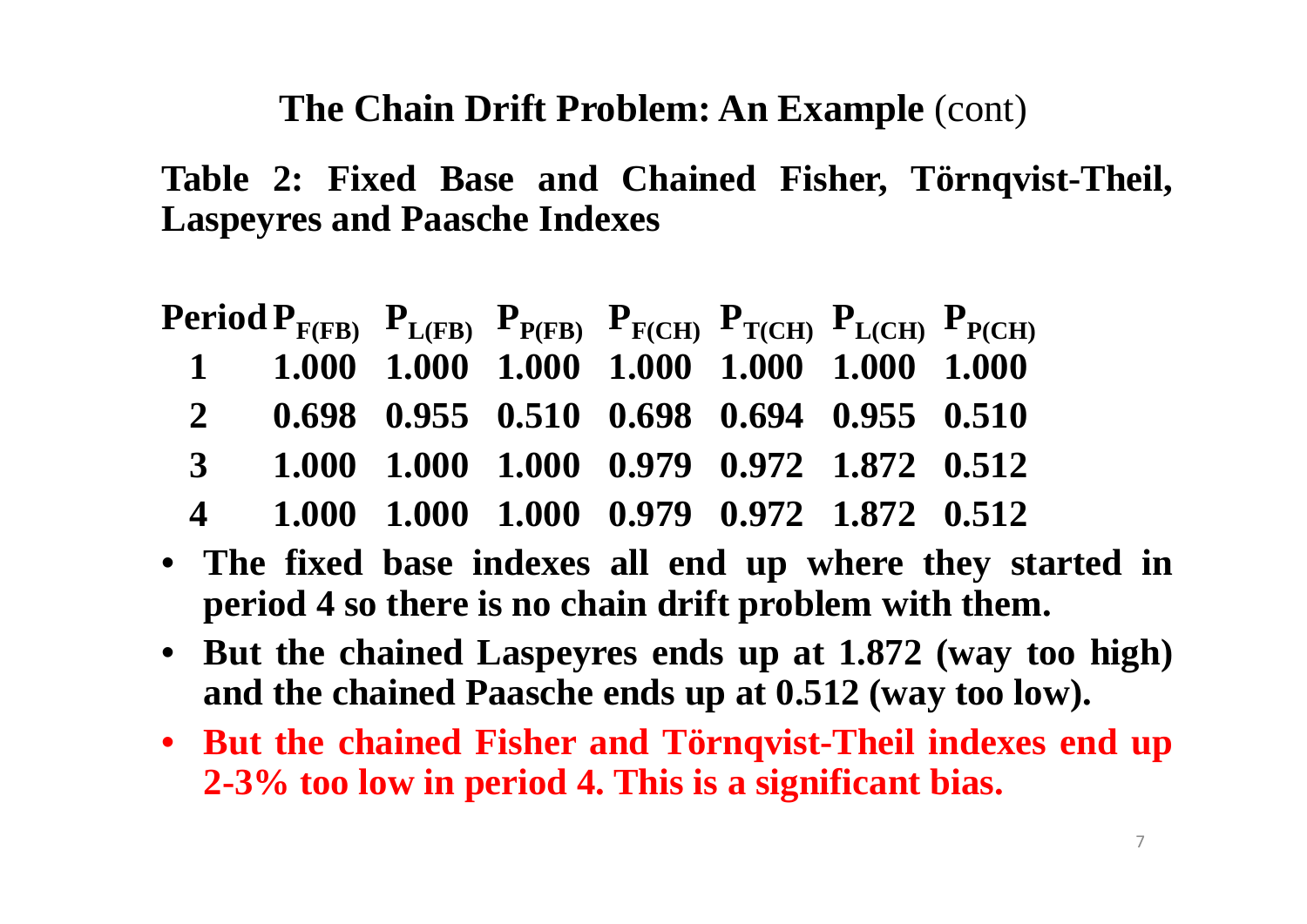### **The Chain Drift Problem: An Example** (cont)

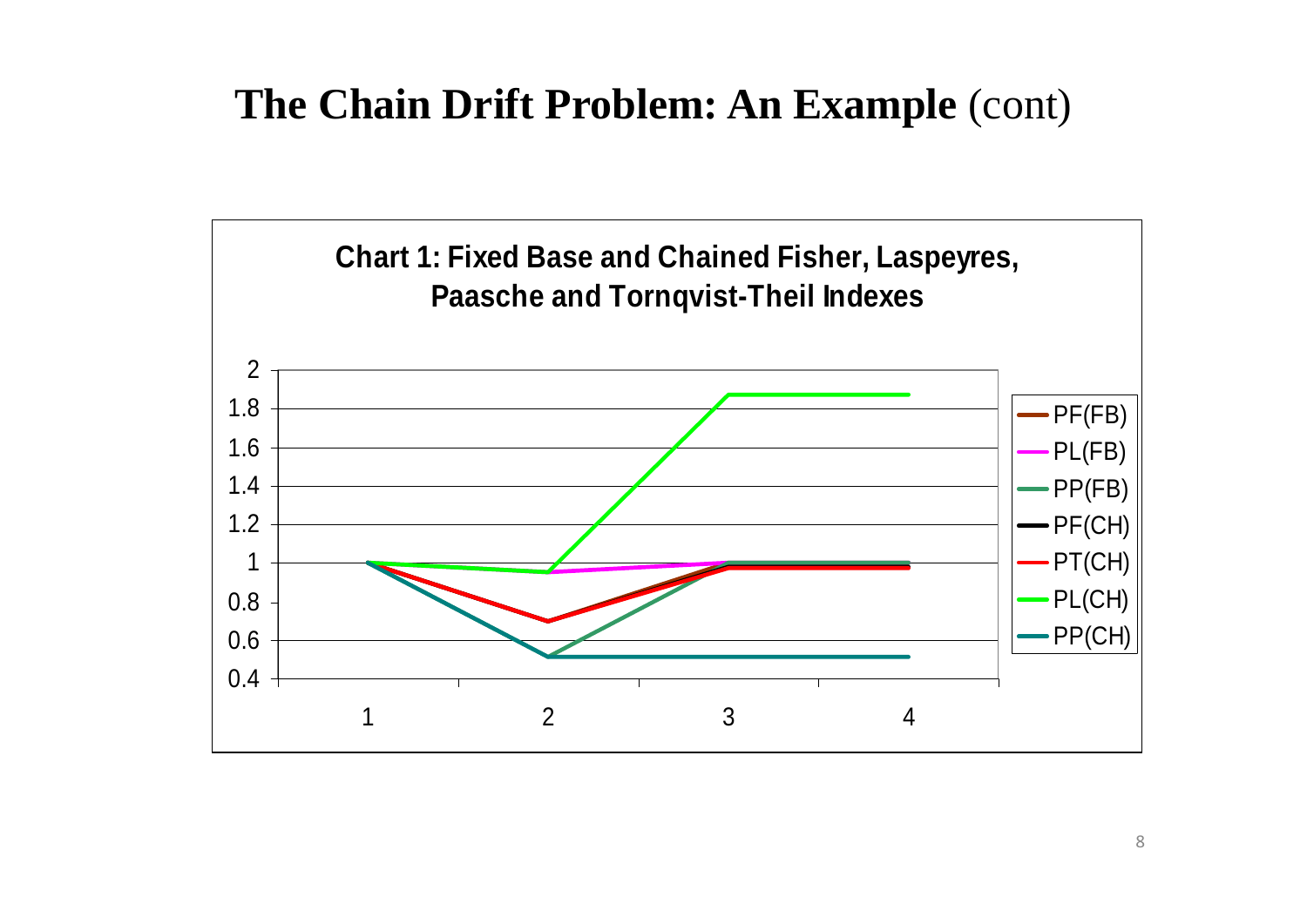### **The Chain Drift Problem: Possible Solutions**

**There are at least three possible solutions to the chain drift problem that is associated with the use of <sup>a</sup> superlative index in <sup>a</sup> situation where monthly scanner data is available to the statistical agency for components of the CPI:**

- **Stick to the usual annual basket Lowe index that uses annual expenditure weights from <sup>a</sup> past year;**
- **Use Rolling Year GEKS to control for chain drift or**
- **Use the Weighted Time Dummy Product method to control for chain drift**.

The problem with the use of the Lowe index is that it will **usually generate upward substitution bias equal to 0.15 to 0.4 percentage points per year, which is significant.**

**[There is also the solution of Handbury, Watanabe and Weinstein which is to use year over year monthly superlative indexes. But this index is not suitable for all purposes.]**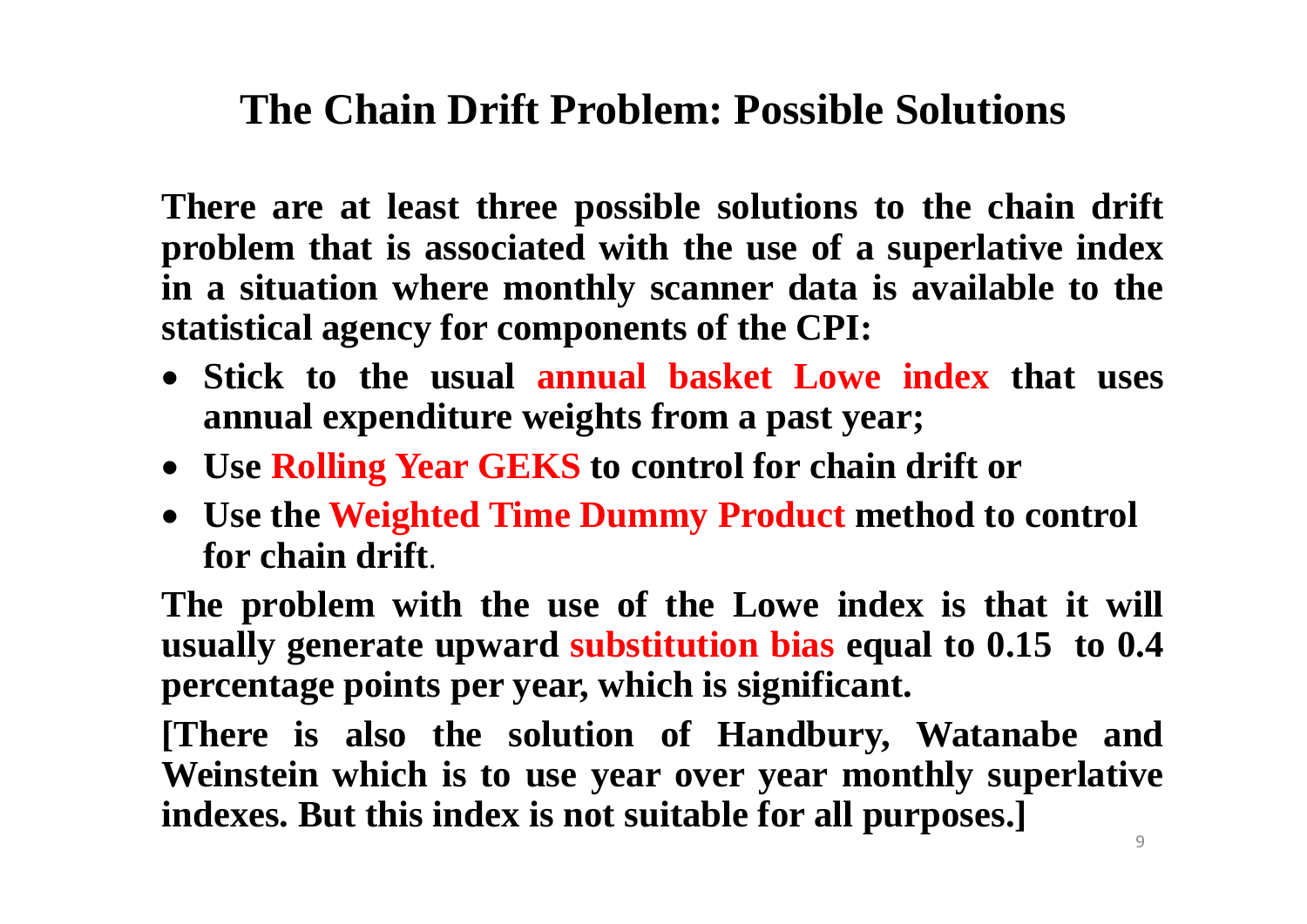# **What is GEKS?**

- **Suppose we have price and quantity information for <sup>a</sup> component of the CPI on <sup>a</sup> monthly basis for <sup>a</sup> sequence of 13 consecutive months.**
- **Now pick one month (say month k) in this augmented year as the base month and construct Fisher price indexes for all 13 months relative to this base month.**
- Denote the resulting sequence of Fisher indexes as  $P_F(1/k)$ ,  $P_{F}(2/k), \ldots, P_{F}(13/k).$
- **The final set of GEKS indexes for the 13 months is simply geometric mean of all 13 of the specific month indexes; i.e., the final set of** *GEKS indexes for the months in the augmented year* **is any normalization of the following sequence of indexes:**

 $(28)$   $[\prod_{k=1}^{13} P_F(1/k)]^{1/13}$ ,  $[\prod_{k=1}^{13} P_F(2/k)]^{1/13}$ ,  $\ldots$ ,  $[\prod_{k=1}^{13} P_F(13/k)]^{1/13}$ .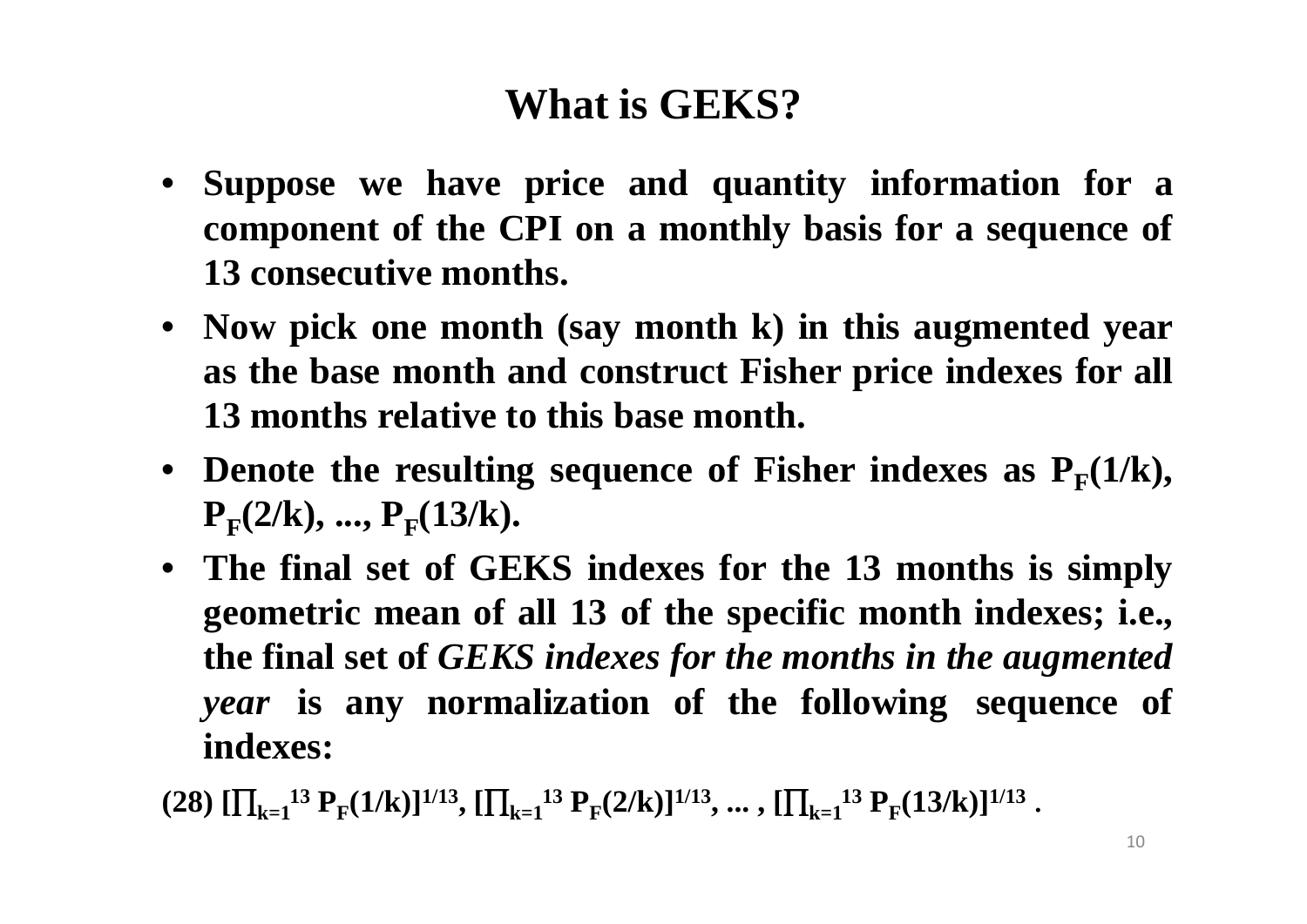# **Properties of GEKS Indexes**

- **They satisfy Walsh**'**<sup>s</sup> multiperiod identity test so that if any two months in the augmented year have exactly the same price and quantity vectors, then the above index values will coincide for those two months; i.e.,** *the above indexes are free from chain drift***.**
- **The above indexes do not asymmetrically single out any single month to play the role of a base period; all possible base months contribute to the overall index values.**
- **The above indexes make use of all possible bilateral matches of the price data between any two months in the augmented year.**
- **Strongly seasonal commodities make a contribution to the overall index values.**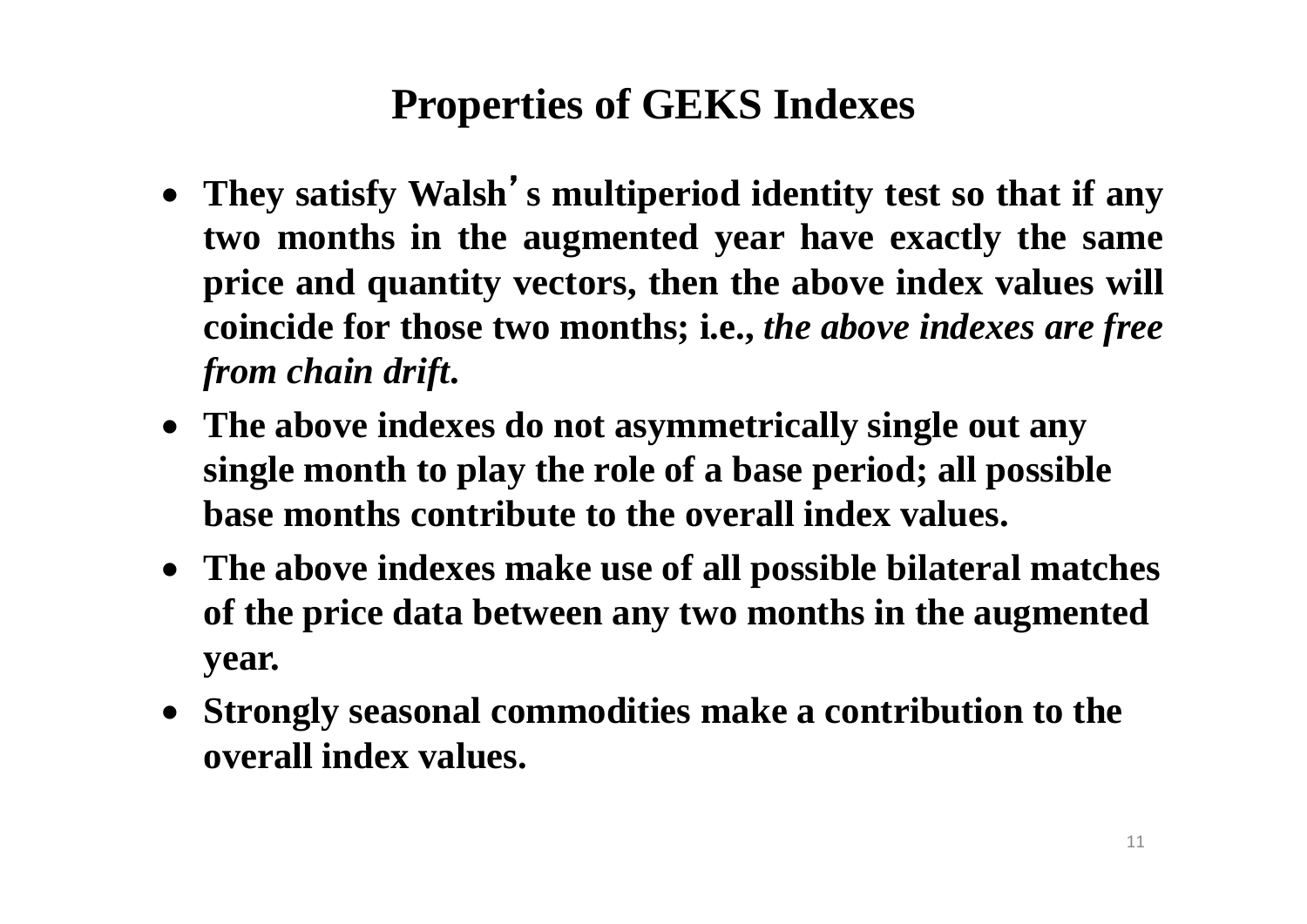# **Rolling Year GEKS**

- **The major problem with the GEKS indexes defined by (28) is that the indexes change as the data for a new month becomes available. Typically, CPIs cannot be revised.**
- **Add the price and quantity data for the most recent month to the current year data and drop the oldest month from the data set.**
- **The GEKS indexes for the new augmented year are calculated in the usual way and the ratio of the index value for the last month in the new augmented year to the index value for the previous month in the new augmented year is used as an** *update factor* **for the value of the index for the last month in the previous augmented year.**
- **This is the Rolling Year GEKS method. IDF (2009)**
- **It is free from chain drift to a high degree of approximation.** 12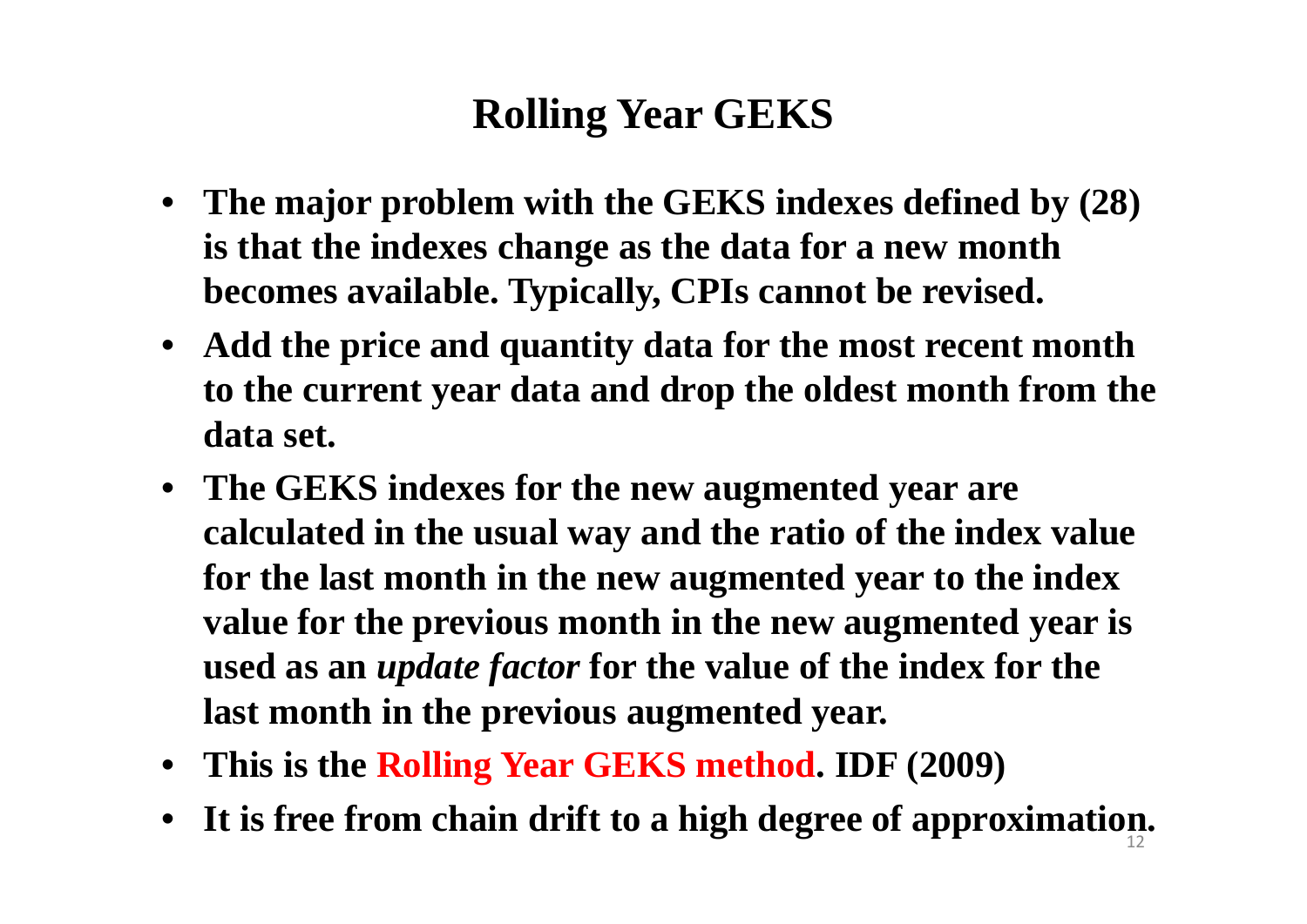# **The Weighted Time Product Dummy Model**

- **Robert Summers (1973) invented the (unweighted) Country Product Dummy Method for constructing indexes across countries.**
- **Several people saw that the method could be adapted to time series index construction (Aizcorbe, Corrado and Doms (2003), de Haan and Krsinich (2012) and Diewert (2012)).**
- **And weighted versions of the method were also suggested by Rao (2004) and Diewert (2004) (2005).**
- **We will try to explain the method in the next couple of slides.**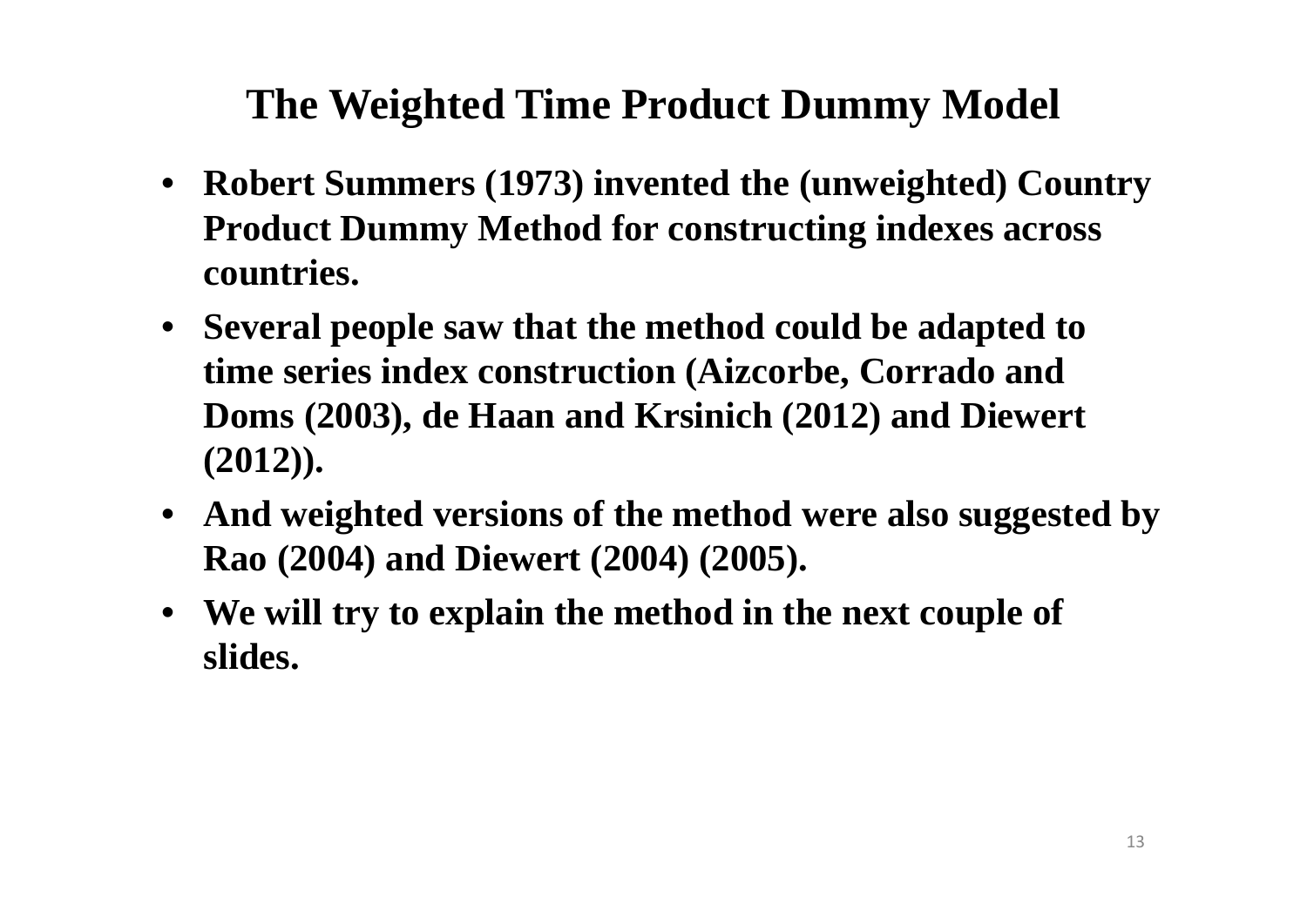#### **The Time Product Dummy Model** (cont)

Let  $\mathbf{p}_{\text{tnk}}$  denote the price of item  $\mathbf n$  in outlet  $\mathbf k$  in time period t for  $t = 1,...,T$ ;  $n = 1,...,N$ ;  $k = 1,...,K$ . The basic statistical **model that is assumed is the following one:**

(29)  $p_{\text{tnk}} = a_t b_n u_{\text{tnk}}$ ;  $t = 1,...,T; n = 1,...,N; k = 1,...,K$ 

where the  $a_t$  and  $b_n$  are unknown parameters to be estimated and the u<sub>tnk</sub> are independently distributed error terms with **means 1 and constant variances.** 

The parameter  $a_t$  is to be interpreted as the *average level of prices* **(over all items in this group of items) in time period t and the parameter b n is to be interpreted as** *multiplicative units of measurement factor* **that is specific to product n.**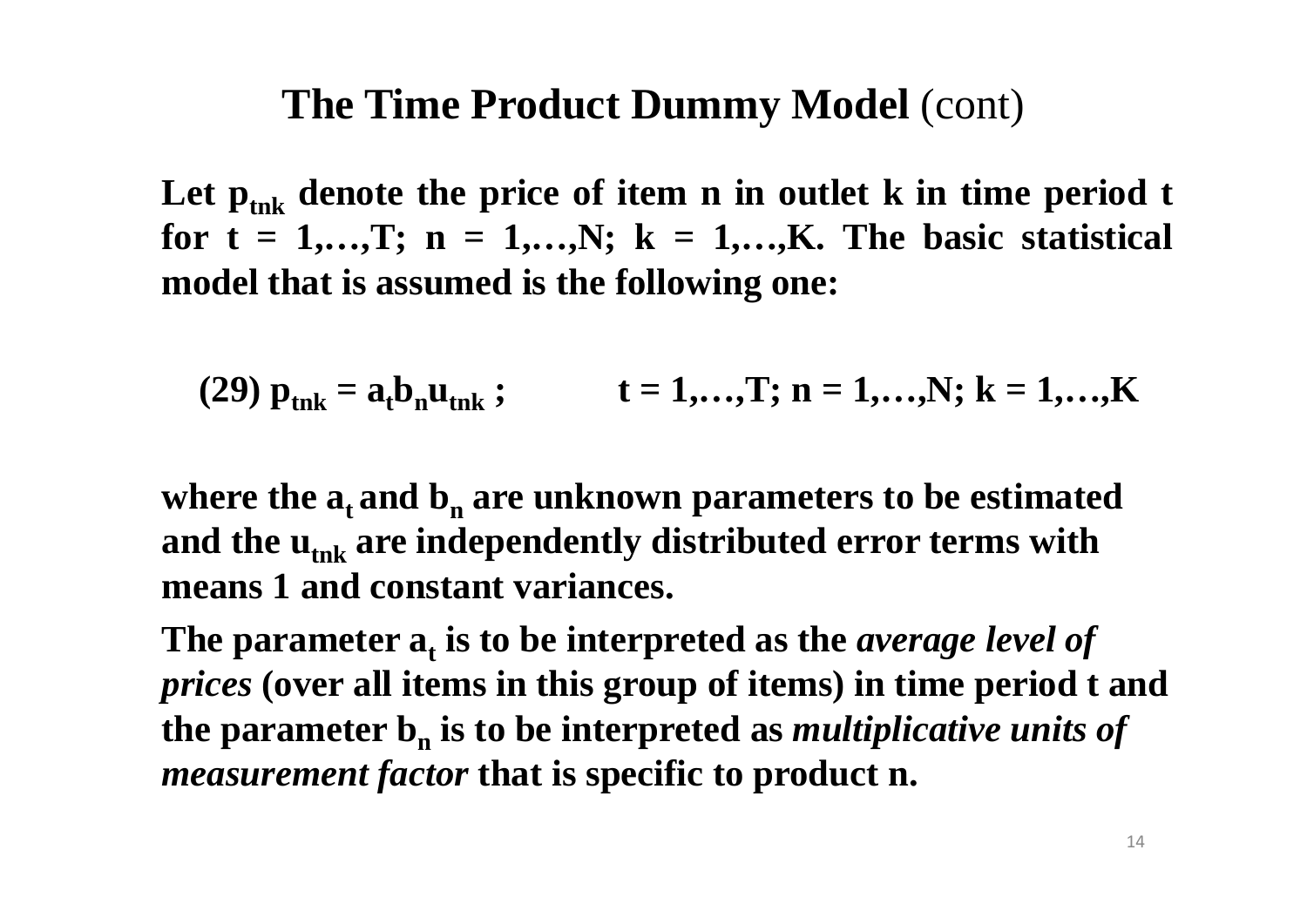### **The Time Product Dummy Model** (cont)

• **Taking logarithms of both sides of (29) leads to the following model:**

(30)  $y_{\text{tnk}} = \alpha_t + \beta_n + \varepsilon_{\text{tnk}}$ ;  $t = 1,...,T; n = 1,...,N; k = 1,...,K$ 

where  $y_{\text{tnk}} \equiv \ln p_{\text{tnk}}$ ,  $\alpha_t \equiv \ln a_t$ ,  $\beta_n \equiv \ln b_n$  and  $\epsilon_{\text{tnk}} \equiv \ln u_{\text{tnk}}$ .

• The model defined by (30) is a linear regression model where the **independent variables are dummy variables. The least squares estimators for the**  $\alpha_c$  **and**  $\beta_n$  **can be obtained by solving the following least squares minimization problem:**

(31) 
$$
\{\sum_{t=1}^{T} \sum_{n=1}^{N} \sum_{k=1}^{K} [y_{tnk} - \alpha_t - \beta_n]^2\}
$$
.

- We also require a normalization on the  $\alpha_t$  and  $\beta_n$  such as  $\alpha_1 = 0$ .
- **The above model is a completely balanced panel model. In real life, there is sample attrition and so we need to deal with this as well as to introduce economic weighting into the model.**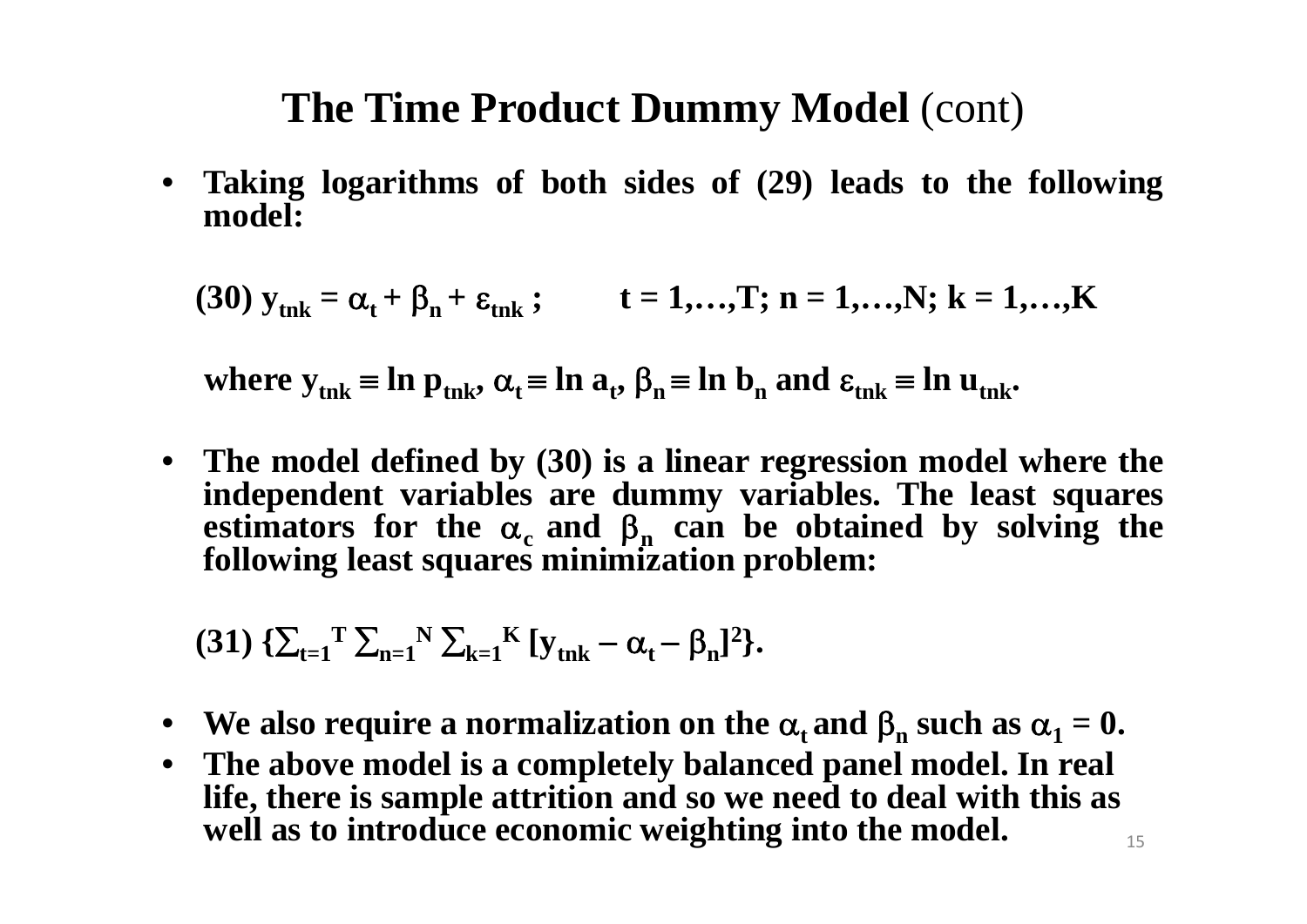### **The Weighted Time Product Dummy Model**

- **For product n in time period t, we assume that there are K(t,n) outlets that have transactions in product n and that the** *unit value price* **for the kth such transaction is**  $\mathbf{p}_{\text{tnk}}$  **and the associated** *quantity transacted* **is**  $q_{\text{tnk}}$  **for**  $k = 1, 2, \ldots, K(t, n)$ **.**
- **Again**, y<sub>tnk</sub>  $\equiv$  **ln**  $\mathbf{p}_{\text{tnk}}$  is the logarithm of the price  $\mathbf{p}_{\text{tnk}}$ . For **each time period t, we use the prices and quantities**  $\mathbf{p}_{\text{tnk}}$  **and qtnk in order to form the following** *period <sup>t</sup> expenditure shares* **across all products n and all outlets k:**

(33) 
$$
s_{tnk} = p_{tnk}q_{tnk} / \sum_{i=1}^{N} \sum_{j=1}^{N} \sum_{j=1}^{K(t,n)} p_{tij}q_{tij}
$$
; t = 1,...,T ;  
 n = 1,...,N ; k = 1,...,K(t,n).

• For each time period t, these expenditure shares sum up to 1:

(34) 
$$
\sum_{n=1}^{N} \sum_{k=1}^{K(t,n)} s_{tnk} = 1
$$
; \t\t\t $t = 1,...,T$ .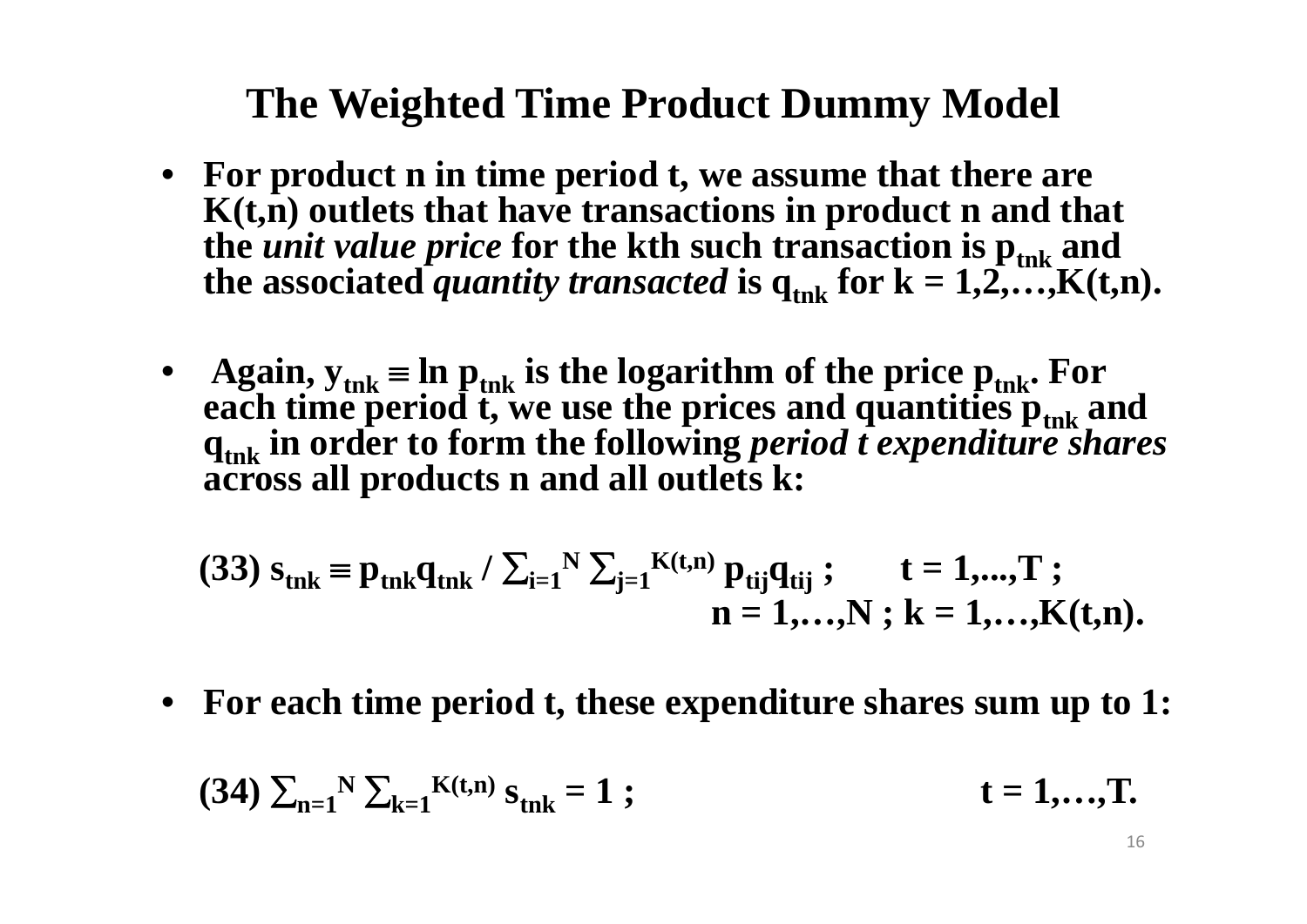**The Weighted Time Product Dummy Model** (cont)

• **The** *Weighted Time Product Dummy* **(WTPD) counterpart to the unweighted least squares minimization problem (31) above is:**

(35) 
$$
\{\sum_{t=1}^{T} \sum_{n=1}^{N} \sum_{k=1}^{K(t,n)} s_{tnk} [y_{tnk} - \alpha_{t} - \beta_{n}]^{2}\}.
$$

- Again, the parameters  $\alpha_t$  and  $\beta_n$  cannot be uniquely **identified so we will choose to set the price level in period** 1,  $a_1 \equiv \exp[\alpha_1]$ , equal to 1, which implies the following normalization  $\alpha_1 = 0$  on the parameters **appearing in (35).**
- **The WTPD generates price levels that are free of chain drift.**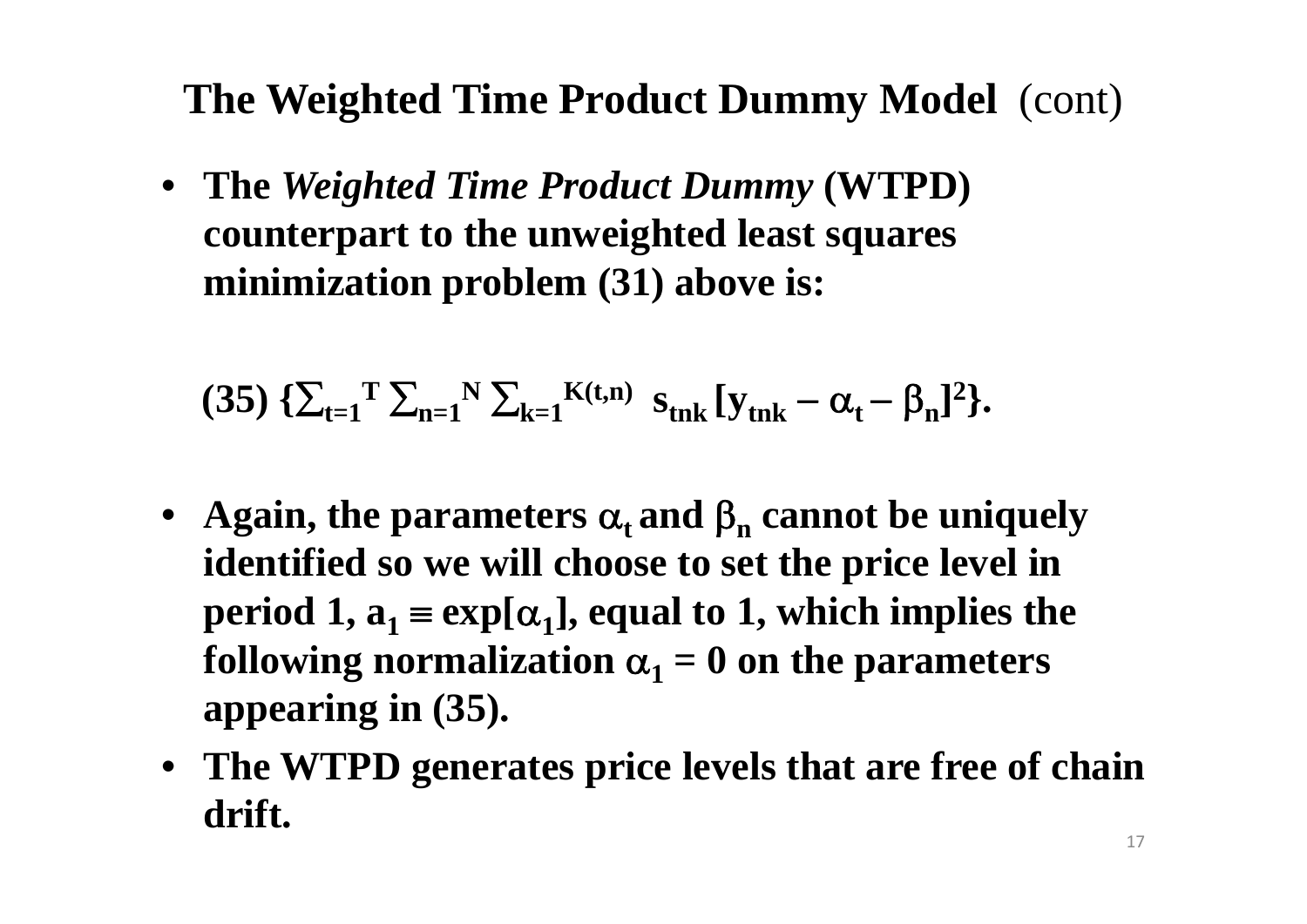**The Rolling Year Weighted Time Product Dummy Model** 

- **The WTPD price level estimates suffer from the same problem that the GEKS estimates suffer from: the addition of one more period to the sample will change all of the estimates.**
- **Thus Ivancic, Diewert and Fox (2009) proposed a Rolling Year approach to the Weighted Time Product Dummy (RYTPD)** estimation procedure; i.e., set  $T = 13$  and as a new **month**'**s data is added, delete the data for the oldest month in the sample, obtain new WTPD estimates and use the month over month movement in the estimated price levels for the last two months to update the previous estimates.**
- **Both the RYGEKS and RYWTPD methods seem to be largely free of chain drift.**
- **There is tendency for the RYWTPD estimates to be slightly less than their RYGEKS counterparts**. **The reasons for this are not yet fully understood. But …. See the paper!**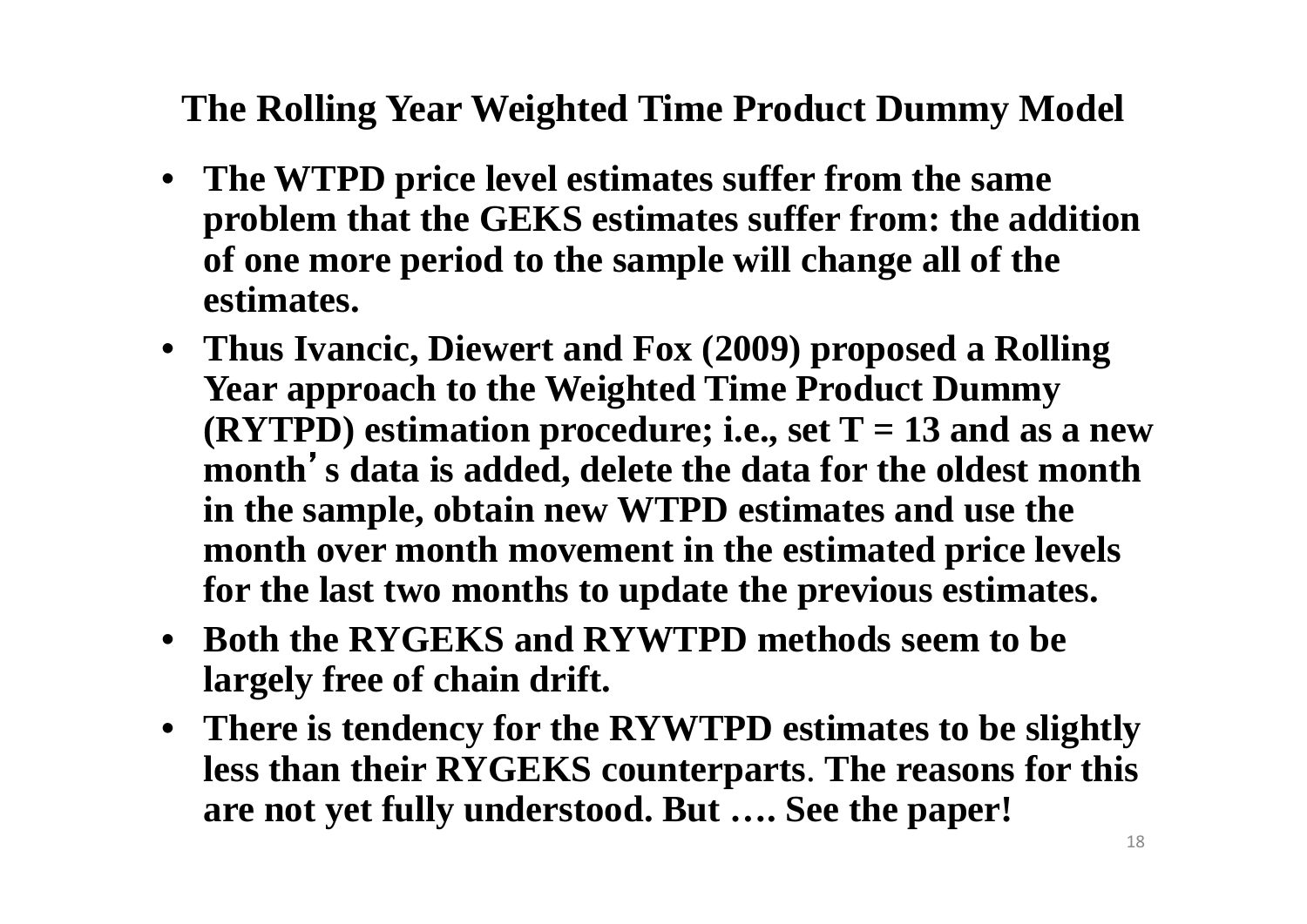### **Elementary Indexes: New Developments**

- **The new development here is the suggestion that the (unweighted) Rolling Year TPD method be used in place of the Jevons index (which has the best axiomatic properties when there are no strongly seasonal commodities or missing observations).**
- **Diewert (2012) and de Haan and Krsinich (2012) both suggested this method.**
- **For countries that use a fixed base month in their index (like the Eurostat HICP and the RPI in the UK), this suggestion will eliminate the massive asymmetry in their present indexes; i.e., the base month in these indexes plays an asymmetric role.**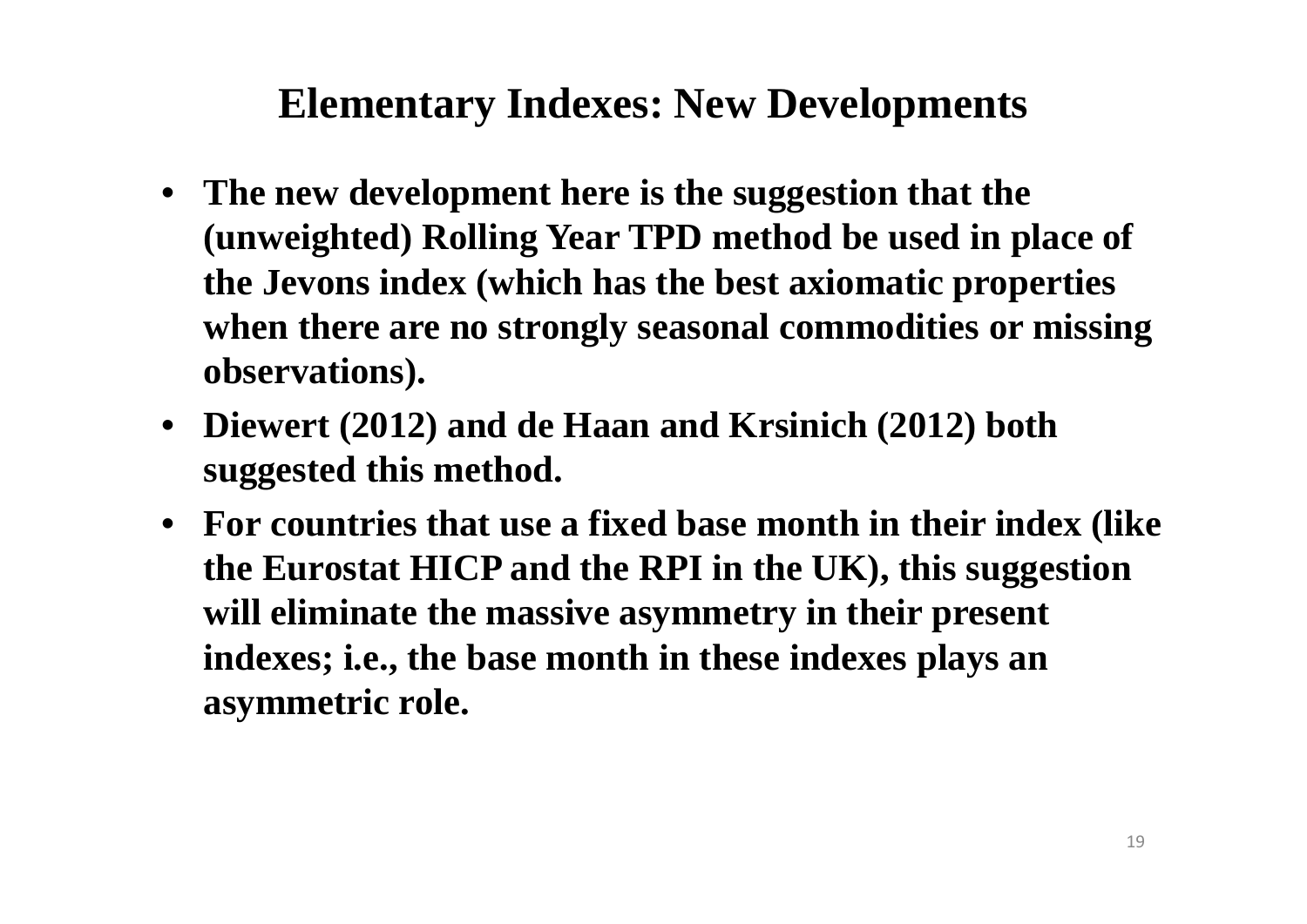### **New Approaches to Quality Adjustment**

- **A problem with the RYGEKS and RYWTPD methods described above is that these methods do not deal adequately with the introduction of new products.**
- **De Haan and Krsinich (2012) (2013) invented a method that deals with this problem. The basic building block in their method is a time dummy hedonic regression model that uses the data for two periods.**
- **The dependent variable in the model is the logarithm of the item price and a time dummy and various characteristics of the product enter the regression as independent variables.**
- **The time dummy coefficient and the characteristic "prices" are the result of a weighted least squares minimization problem. If an item appears in both periods under consideration, the weights in the weighted regression are the (arithmetic) average of the expenditure shares for the item in the two periods; if the item appears in only one of the two periods, one half of the expenditure share on the item for that period is used as the weight**.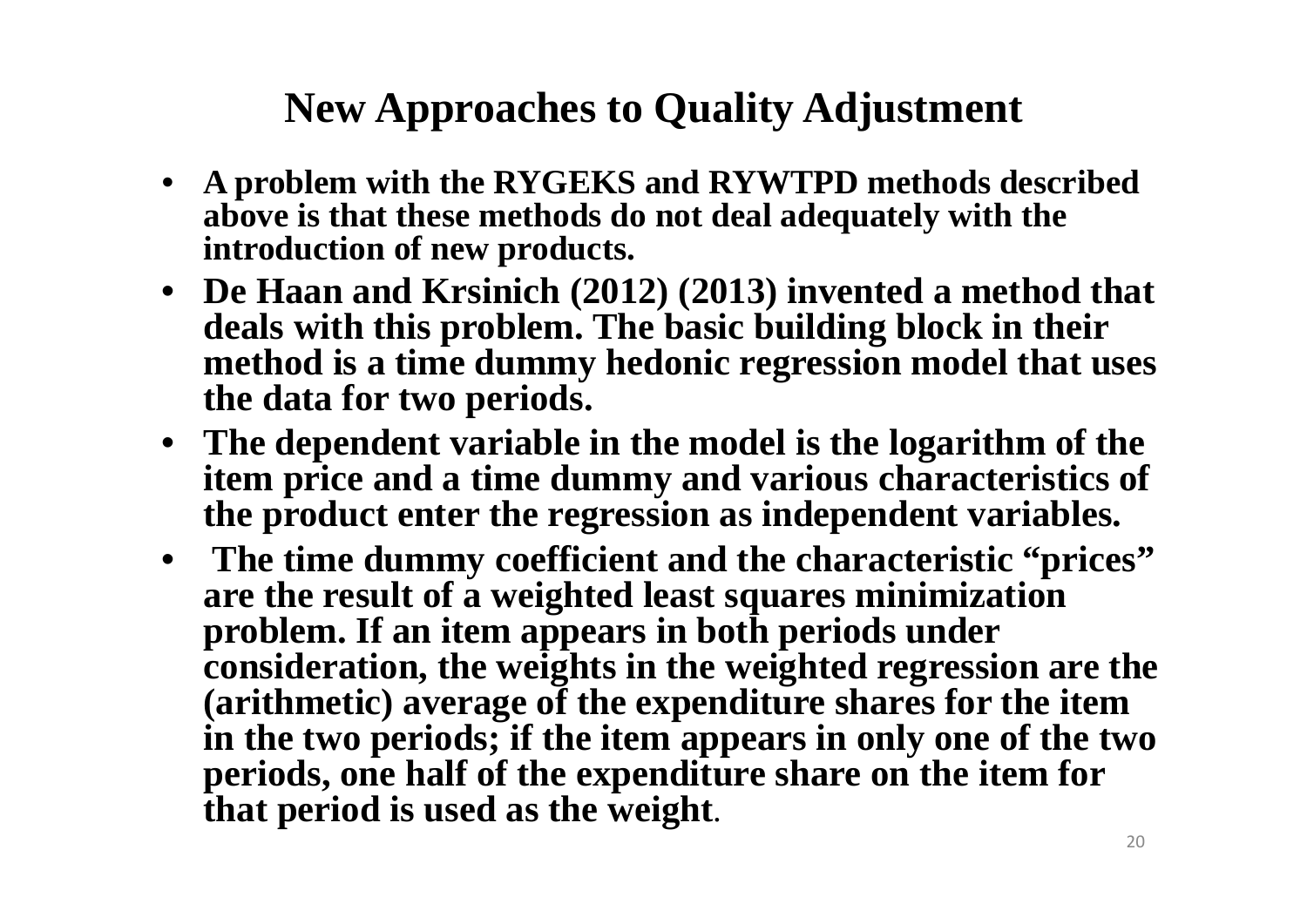# **New Approaches to Quality Adjustment** (cont)

- **The resulting bilateral price index turns out to equal the usual Törnqvist index if all items are present in both periods but for unmatched items, an imputed price for the missing price enters the index number formula and this imputed price is obtained as a predicted price using hedonic regression.**
- **Thus when there are unmatched items in the two periods under consideration, we obtain a generalization of the usual Törnqvist index that makes use of imputed prices from the hedonic regression and hence de Haan and Krsinich (2012) (2013) call the resulting bilateral index number formula the** *Imputation Törnqvist index***.**
- **They proposed the following variation of the Rolling Year GEKS method: instead of using bilateral Fisher indexes as the basic building blocks, the Fisher indexes are replaced by bilateral Imputation Törnqvist indexes.**
- **They call the resulting indexes ITRYGEKS indexes.**